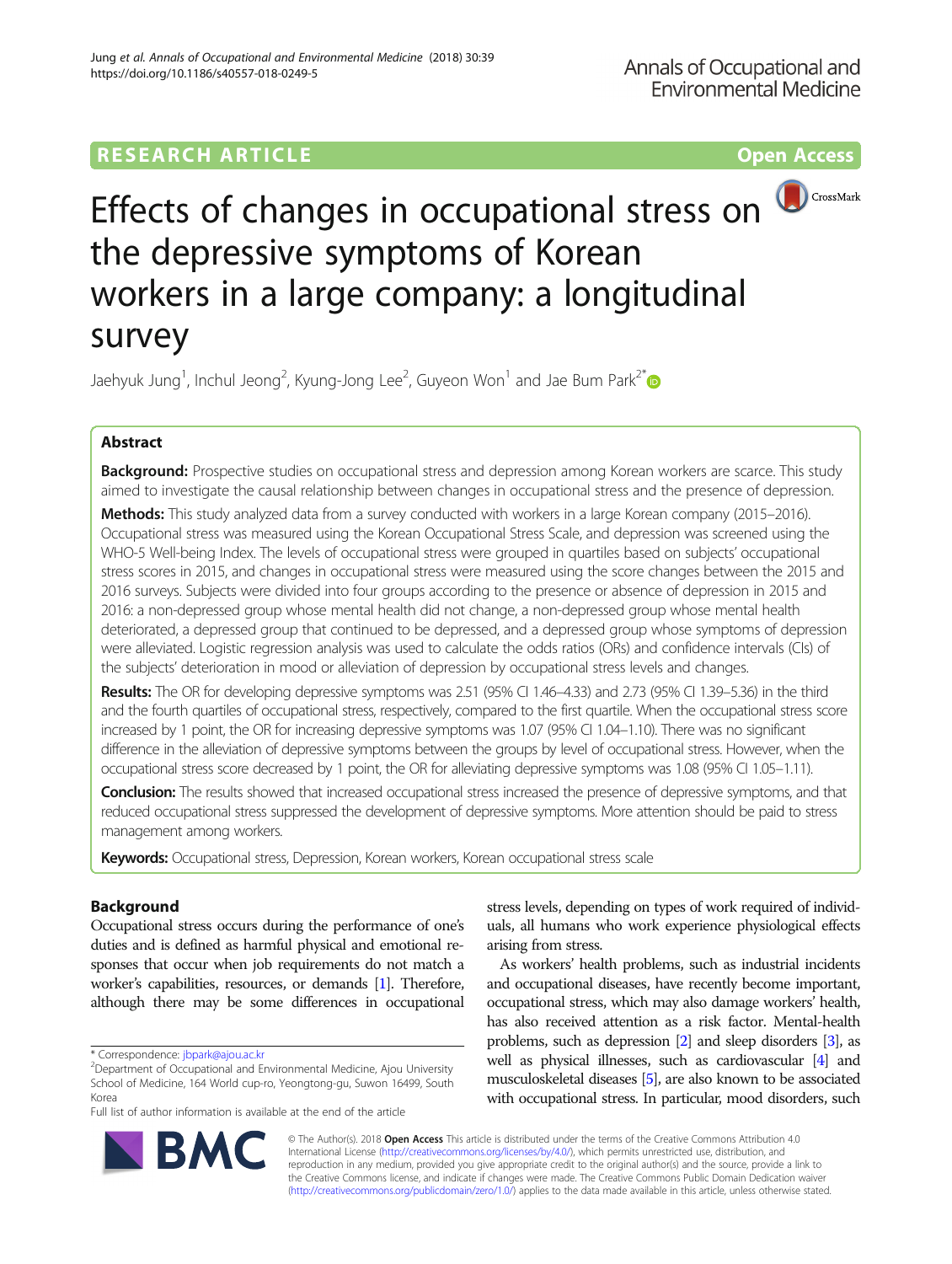as depression, are common in adult populations, including workers. In Europe, the one-year prevalence of depression is 6.9% [\[6\]](#page-10-0). In South Korea, the estimated lifetime prevalence and one-year prevalence of major depression is 5.0 and 1.5%, respectively, which indicates that the number of people who have experienced depression during the previous year is estimated to reach 610,000. It has also been reported that 15.4% of adults have seriously considered suicide more than once in their lifetime [\[7\]](#page-10-0).

Therefore, there has been a growing interest in occupational stress and depression, and many studies on this topic have been conducted since the Korean Occupational Stress Scale was developed. Increases in relationship conflicts and problems related to organizational culture have been reported to be associated with a higher risk of depression, and 1 out of 10 workers has a high likelihood of suffering from depression [\[8](#page-10-0)]. Additionally, a variety of studies have found that among small and medium enterprise workers, male white-collar workers in automobile companies, immigrant workers, female workers in traditional markets, and dentists have higher occupational stress, which is associated with a higher risk of depressive symptoms  $[9-13]$  $[9-13]$  $[9-13]$ . However, none of those studies have revealed causal relationships between their independent and dependent variables due to the limitations of the studies' cross-sectional designs; thus, the need for longitudinal studies is raised frequently. Although studies have used explanatory models to examine occupational stress [[14](#page-10-0), [15](#page-10-0)], these studies are difficult to be applied straightforwardly in Korea on account of not targeting Korean workers and without considering Korean occupational climate. Therefore, longitudinal study using Korean occupational stress scale is needed.

This prospective study was intended to investigate whether changes in (i.e., greater or less) occupational stress significantly affects the risk for developing depressive symptom in addition to that occupational stress influences the risk for depression. The results of this study can be used: (a) to emphasize the importance of occupational stress management in the prevention of mental-illnesses among workers, (b) as evidence for reducing the prevalence of depression through workers' effective stress management, and (c) as knowledge to help improve workers' health and corporate productivity more efficiently when selecting and managing employees who are vulnerable to depression.

# Methods

# Subjects

The study subjects were workers in the company who participated in a health examination and a survey from May to July in both 2015 and 2016. The company is a single large company manufacturing home electronic appliance such as TV, monitor, and smartphone. The company was located in Gyeonggi-do, South Korea. A total of 1037 workers underwent health examinations in the two consecutive years, and data from 1036 subjects were analyzed for this study; data submitted by one worker with missing values were excluded. The survey included information pertaining to workers' personal characteristics, work-related characteristics, and scores on the Korean Occupational Stress Scale-Short Form (KOSS-SF) and the WHO-5 Well-being Index.

## Variables and instruments

# Sociodemographic and work-related characteristics

The general characteristics of the subjects included sex, age, smoking, drinking, exercise, marital status, and educational background. For drinking status, excessive drinking was defined as having more than 14 drinks per week for male adults and having more than 7 drinks per week for female adults. Performing physical activity with moderate or higher intensity for more than 150 min per week was defined as appropriate physical activity according to the Physical Activity Guidelines for Koreans issued by the Ministry of Health and Welfare Affairs. Work-related characteristics that were measured included the number of years of service, number of hours worked per week, and occupational classification, which included white-collar workers in research and development department, blue-collar workers in production department, and service workers in sales department.

#### Occupational stress

Occupational stress was measured using the Korean Occupational Stress Scale-Short Form (KOSS-SF). The KOSS-SF consists of 7 sub-domains with 24 items. The 7 sub-domains include job demand, insufficient job control, job insecurity, interpersonal conflict, organizational system, lack of reward, and occupational climate. Each item is rated on a Likert scale ("strongly disagree," "disagree," "agree," and "strongly agree."). The total score is calculated by dividing the sum of the converted scores for the 7 sub-domains by 7. A higher score indicates greater occupational stress [[16\]](#page-10-0). In this study, occupational stress level was divided into quartiles based on the data from the four groups in 2015, when this study began. A change in occupational stress was indicated by the difference in the total and 7 sub-domains occupational stress score between year one and year two. The depressed-deteriorated group was calculated by subtracting subjects' 2015 occupational stress score from the 2016 score, whereas the change for the alleviated group was calculated by subtracting subjects' 2016 score from the 2015.

#### Depressive symptoms

Symptoms of depression were measured using the WHO-5 Well-being Index Questionnaire. This tool consists of five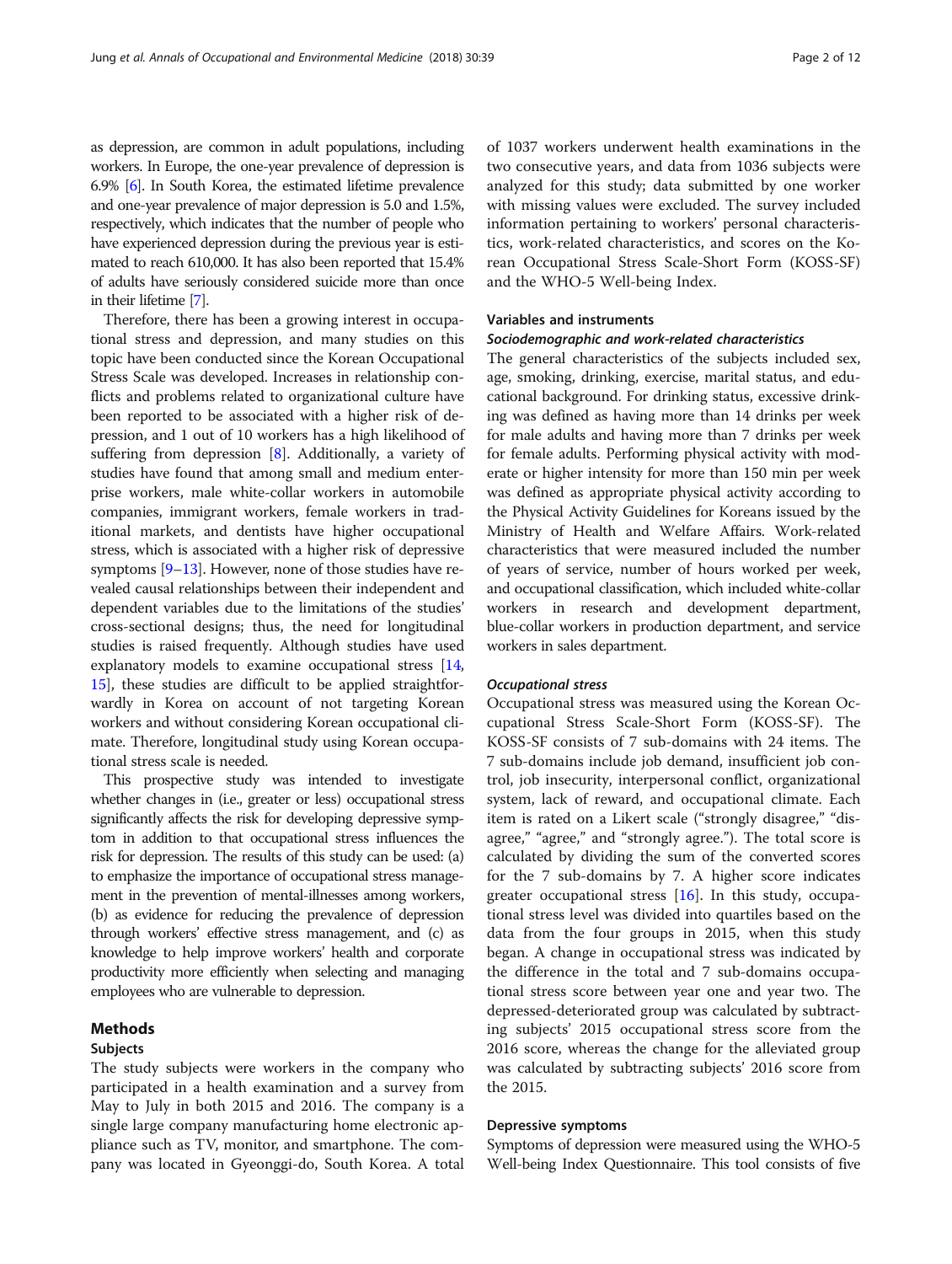items indicating respondents' emotional well-being over the previous 2 weeks (e.g., "I have felt in good spirits."). Each item is rated on a 6-point scale: "all of the time" (5 points), "most of the time" (4 points), "more than half the time" (3 points), "less than half the time" (2 points), "some of the time" (1 point), and "at no time" (0 points). The total possible score ranges from 0 to 25 points, with a score of less than 13 points indicating a high risk for depression [\[17\]](#page-10-0).

## Study design

This prospective study was designed to investigate the effects of occupational stress and changes in occupational stress on changes (deterioration or alleviation) in depression among workers in a large company. Subjects were divided into a non-depressed and a depressed group based on whether they showed an absence or presence of depression in 2015, when the study began. Subsequently, the non-depressed group was divided into a non-depressed group that maintained the absence of depression (non-depressed-maintained group) and a non-depressed group whose mental health deteriorated (non-depressed-deteriorated group), whereas the depressed group was divided into a depressed group that maintained the presence of depression (depressed-maintained group) and a depressed group whose depression was alleviated (depressed-alleviated group) based on the presence or absence of depression in 2016. The purpose of these classifications was to investigate whether occupational stress resulted in the deterioration of subjects'

mental health or alleviation of depression. The flow chart of this study is shown in the Fig. 1.

#### Data analysis

The categorical variables were analyzed using the Chi-square test, and the continuous variables were analyzed using the t-test to examine differences in occupational stress levels, general characteristics, and occupational characteristics between the non-depressed-maintained group and the non-depressed-deteriorated group, and between the depressed-maintained group and the depressed-alleviated group.

Logistic regression analysis was used to calculate the odds ratios (ORs) and confidence intervals (CIs) for the effects of occupational stress levels and changes (deterioration or alleviation) in depression of non-depressed-deteriorated group compared with non-depressed-maintained group and depressed-maintained group compared with depressed-alleviated group respectively. The occupational stress change also was independent variable in the same way.

Model I is crude model. The general characteristics of the subjects, including sex, age, smoking, excessive drinking, exercise, educational level, marital status and their occupational classifications including years of service, number of hours worked were included in Model II. Finally, Model III adjusted for occupational stress level in 2015. Total occupational stress score was adjusted while independent variable was total score. Each 2015 sub-domains score was adjusted when independent variable was each sub-domain score likewise.

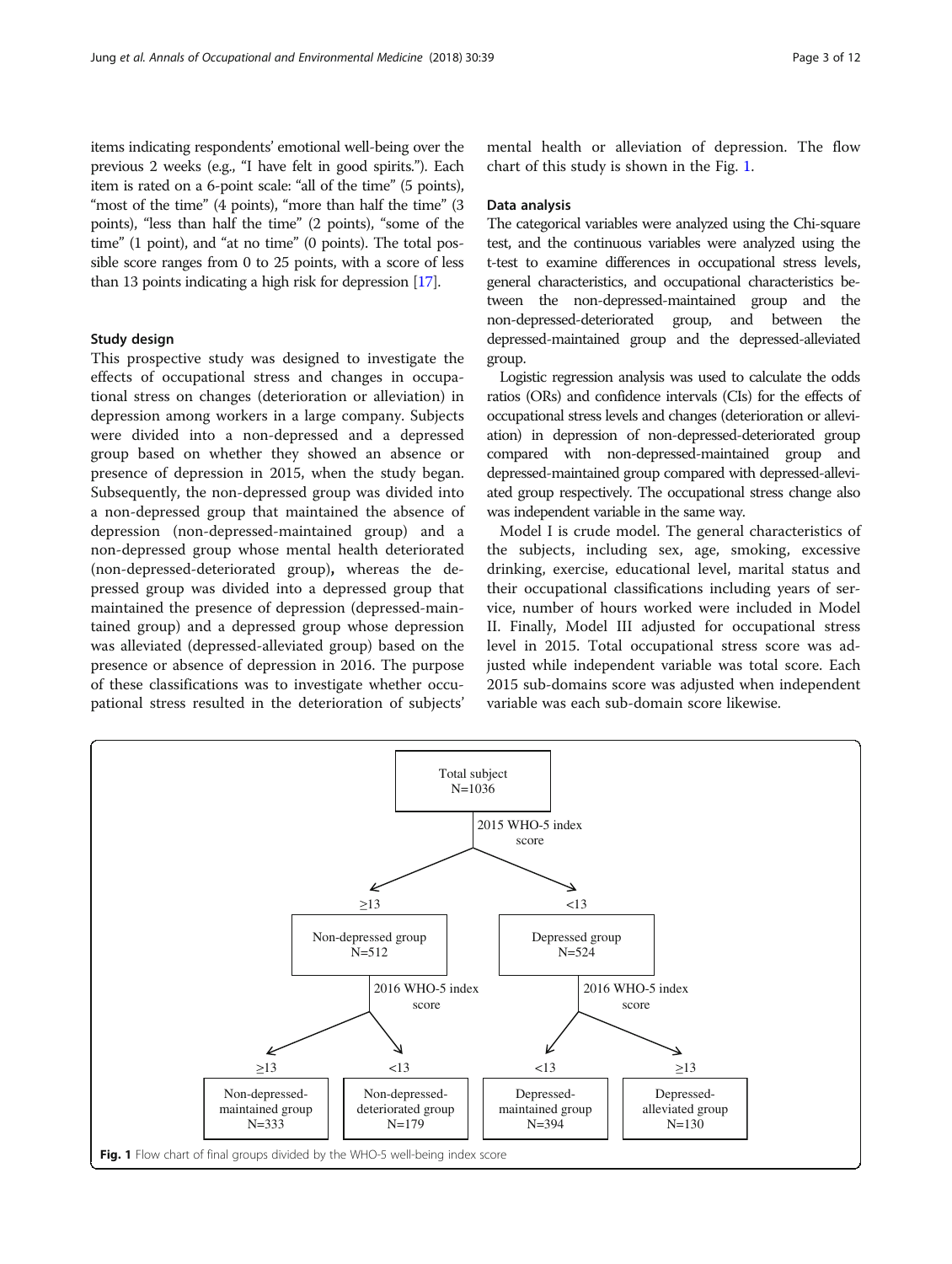All statistical analyses were performed using SPSS version 23.0.

#### Results

The total study subjects were 1036 workers. The workers tended to be male, non-smokers, non-excessive drinkers, college graduates or lower, unmarried and not engage in adequate physical activity concerning the general characteristics. As for work-related characteristics, the total subjects tended to be white-collar workers and to work 41–50 h per week. The mean age of the subjects was 28.25 years, the mean length of service was 2.26 years.

In 2015, the non-depressed group consisted of 512 subjects, accounting for 49.4% of all subjects and the number of the subjects in the depressed group was 524 (50.6%). There were significant differences in physical activity, continuous service year, working hours, and occupational stress between non-depressed group and depressed group. The depressed group exercised less, had a little bit of a long career, and worked long hours. Typically, the depressed group's total occupational stress score was 10 points higher than the non-depressed group's. The significant difference was observed all along the sub-domains as well (Table [1\)](#page-4-0).

## Non-depressed group

In 2016, 333 (65.0%) of them remained in the non-depressed-maintained group, whereas 179 (35.0%) experienced deterioration in their mental health and moved to the non-depressed-deteriorated group. In terms of general characteristics, the subjects in this group tended to be male, non-smokers, non-excessive drinkers, college graduates or lower, unmarried, and workers who did not engage in adequate physical activity. As for their work-related characteristics, the subjects in this group tended to be white-collar workers and to work 41–50 h per week. The mean age of the subjects was 28.21 years, the average length of service was 2.14 years, and there were no significant differences in their general or work-related characteristics between non-depressed-maintained group and non-depressed-deteriorated group excluding occupational stress. The proportion of subjects in the lower 25% or first quartile with low occupational stress levels was 74.6% of those who maintained their non-depression status, but the proportion of subjects in upper third and fourth quartiles was as low as 52.6 and 52.8%, respectively. The total score was 35.2 points in the maintained group, and it was significantly lower than those in the group whose mental health deteriorated (39.5 points). The all sub-domains scores of the maintained group were significantly and consistently lower than those of the deteriorated group (Table [2\)](#page-6-0).

Logistic regression analysis was used to calculate the OR of the risk for depression by occupational stress.

Compared to subjects with the lowest 25% of occupational-stress scores, the OR for developing depression in the second, third, and fourth quartiles, respectively, was 1.612 (1.025–2.536), 2.653 (1.594–4.416) and 2.626 (1.404–4.911) in model I. After adjusting for general and work-related characteristics, the OR for deteriorating depression in third and fourth quartiles was 2.513 (1.459–4.331) and 2.730 (1.389–5.363) compared to first quartile.

When the OR of the risk for depression was calculated using changes in occupational stress as a continuous variable, the results showed that the OR for developing depression was 1.044 (1.024–1.064) whenever the total occupational stress score increased by 1 point over the year. After adjusting for the 2015 occupational stress score, the OR was 1.087 (1.058–1.117). In addition, increased occupational stress score of all 7 sub-domains significantly developed depression in model I. Job demand, insufficient job control, job insecurity, organizational system, and lack of reward were still positive influenced on developing depression in model 3 (Table [3\)](#page-7-0).

## Depressed group

In 2016, 394 (75.2%) of them remained in the depressed-maintained group, whereas 130 (24.8%) experienced an alleviation of depressive symptoms and moved to the depressed-alleviated group. Concerning the general characteristics, the subjects in this group tended to be males, non-smokers, not excessive drinkers, college graduates or lower, unmarried, and workers who did not engage in adequate physical activity. As for work-related characteristics, the subjects in this group tended to be white-collar workers and to work 51 to 60 h per week. The group's mean age was 28.30 years and the mean length of service was 2.37 years. The proportion of subjects with occupational stress was highest in the fourth quartile, followed by the third, second, and first quartiles, unlike the non-depressed group, which had the highest proportion in the first quartile. The total mean score was 46.9 points in the depressed-maintained group and 45.9 points in the alleviated group, and no statistically significant differences were found between the depressed-maintained group and the depressed-alleviated group on any of the variables (Table [4](#page-8-0)).

Logistic regression analysis was used to calculate the OR for the alleviation of depression by occupational stress levels. When the second, third, and fourth quartiles were compared with the first quartile of occupational stress scores, no statistically significant difference was found for any of the comparisons.

However, when the OR for the alleviation of depression were estimated using changes in occupational stress as a continuous variable, the results showed that the OR for alleviating depression was 1.063 (1.038–1.090) when the occupational stress score decreased by 1 point over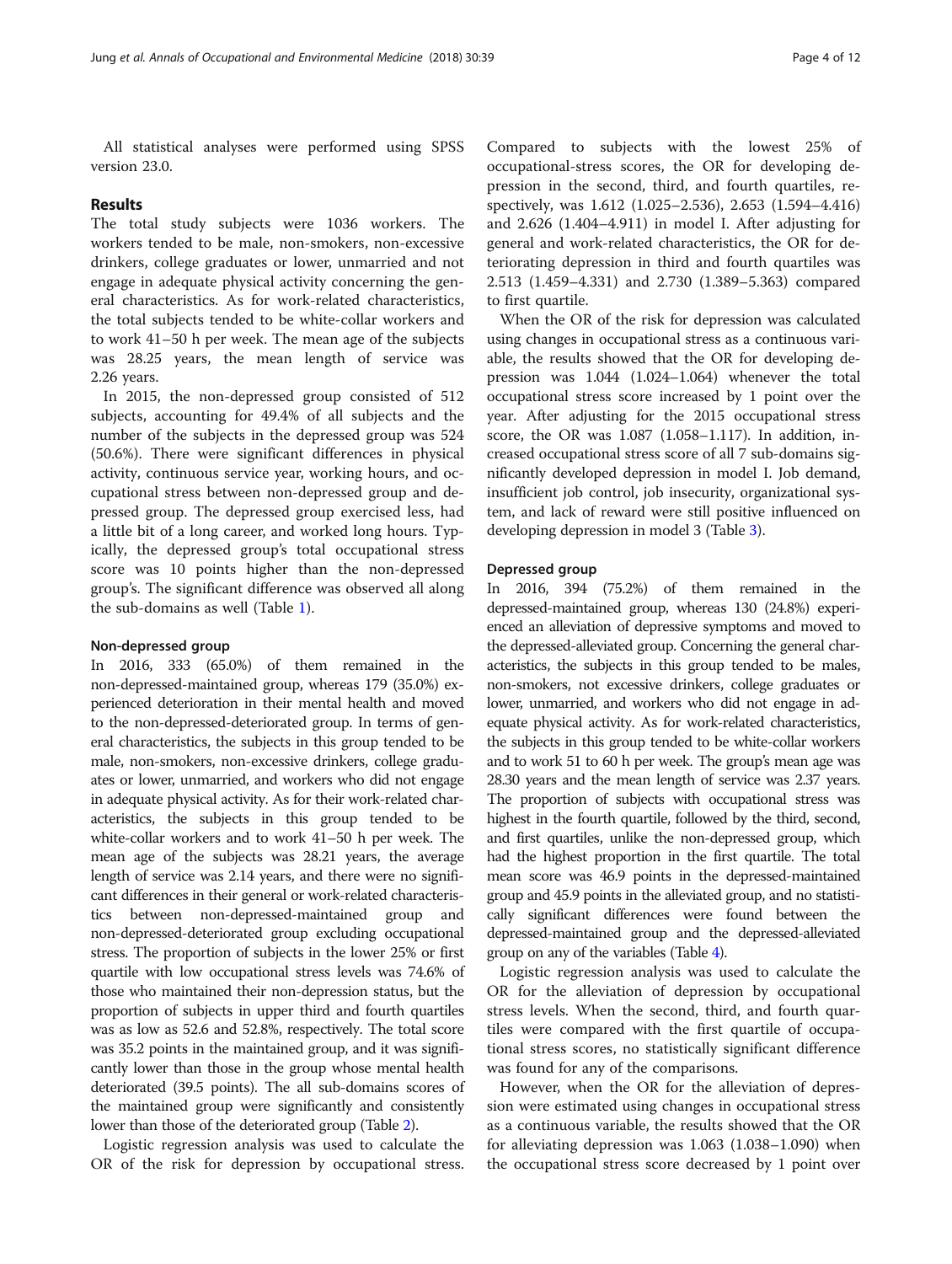|  | Page 5 of 12 |  |  |  |
|--|--------------|--|--|--|
|--|--------------|--|--|--|

|                                            |                       | Total study subjects ( $n = 1036$ , 100.0%) Non-depressed group ( $n = 512$ , 49.4%) | Depressed group ( $n = 524$ , 50.6%) | $p-$    |
|--------------------------------------------|-----------------------|--------------------------------------------------------------------------------------|--------------------------------------|---------|
|                                            | $N$ (%) or $M \pm SD$ | N $(%)$ or $M \pm SD$                                                                | $N$ (%) or $M \pm SD$                | value   |
| Sex                                        |                       |                                                                                      |                                      |         |
| Male                                       | 843 (81.4%)           | 428 (50.8%)                                                                          | 415 (49.2%)                          | 0.069   |
| Female                                     | 193 (18.6%)           | 84 (43.5%)                                                                           | 109 (56.5%)                          |         |
| Age (year)                                 |                       |                                                                                      |                                      |         |
|                                            | $28.25 \pm 2.82$      | $28.21 \pm 2.70$                                                                     | $28.30 \pm 2.93$                     | 0.620   |
| Smoking history                            |                       |                                                                                      |                                      |         |
| Non smoker                                 | 589 (56.9%)           | 297 (50.4%)                                                                          | 292 (49.6%)                          | 0.745   |
| Past smoker                                | 158 (15.3%)           | 75 (47.5%)                                                                           | 83 (52.5%)                           |         |
| Current smoker                             | 289 (27.9%)           | 140 (48.4%)                                                                          | 149 (51.6%)                          |         |
| Heavy drinking                             |                       |                                                                                      |                                      |         |
| No                                         | 847 (81.8%)           | 423 (49.9%)                                                                          | 424 (50.1%)                          | 0.478   |
| Yes                                        | 189 (18.2%)           | 89 (47.1%)                                                                           | 100 (52.9%)                          |         |
| Adequate physical activity                 |                       |                                                                                      |                                      |         |
| No                                         | 744 (71.8%)           | 343 (46.1%)                                                                          | 401 (53.9%)                          | 0.001   |
| Yes                                        | 292 (28.2%)           | 169 (57.9%)                                                                          | 123 (42.1%)                          |         |
| Career (year)                              |                       |                                                                                      |                                      |         |
|                                            | $2.26 \pm 1.32$       | $2.14 \pm 1.39$                                                                      | $2.37 \pm 1.23$                      | 0.005   |
| Working hours (hours/week)                 |                       |                                                                                      |                                      |         |
| $\leq 40$                                  | 122 (11.8%)           | 73 (59.8%)                                                                           | 49 (40.2%)                           | < 0.001 |
| $41 - 50$                                  | 432 (41.7%)           | 249 (57.6%)                                                                          | 183 (42.4%)                          |         |
| $51 - 60$                                  | 351 (33.9%)           | 145 (41.3%)                                                                          | 206 (58.7%)                          |         |
| $\geq 61$                                  | 131 (12.6%)           | 45 (34.4%)                                                                           | 86 (65.6%)                           |         |
| Job task                                   |                       |                                                                                      |                                      |         |
| Office                                     | 886 (85.5%)           | 445 (50.2%)                                                                          | 441 (49.8%)                          | 0.208   |
| Labor/Service                              | 150 (14.5%)           | 67 (44.7%)                                                                           | 83 (55.3%)                           |         |
| Education                                  |                       |                                                                                      |                                      |         |
| $\leq$ College                             | 840 (81.1%)           | 417 (49.6%)                                                                          | 423 (50.4%)                          | 0.767   |
| $\geq$ Master degree                       | 196 (18.9%)           | 95 (48.5%)                                                                           | 101 (51.5%)                          |         |
| Marital status                             |                       |                                                                                      |                                      |         |
| Unmarried/Divorced                         | 793 (76.5%)           | 384 (48.4%)                                                                          | 409 (51.6%)                          | 0.271   |
| Married                                    | 243 (23.5%)           | 128 (52.7%)                                                                          | 115 (47.3%)                          |         |
| Occupational stress                        |                       |                                                                                      |                                      |         |
| 1st quartile                               | 256 (24.7%)           | 201 (78.5%)                                                                          | 55 (21.5%)                           | < 0.001 |
| 2nd quartile                               | 269 (26.0%)           | 161 (59.9%)                                                                          | 108 (40.1%)                          |         |
| 3rd quartile                               | 251 (24.2%)           | 97 (38.6%)                                                                           | 154 (61.4%)                          |         |
| 4th quartile                               | 260 (25.1%)           | 53 (20.4%)                                                                           | 207 (79.6%)                          |         |
| Total score                                | $41.72 \pm 11.33$     | $36.68 \pm 10.30$                                                                    | $46.63 \pm 10.07$                    | < 0.001 |
| Occupational stress sub-domains score      |                       |                                                                                      |                                      |         |
| Job demand                                 | $52.15 \pm 17.58$     | $46.50 \pm 16.41$                                                                    | $57.67 \pm 16.95$                    | < 0.001 |
| Insufficient job control $48.32 \pm 14.94$ |                       | $45.25 \pm 14.11$                                                                    | $51.32 \pm 15.13$                    | < 0.001 |
| Interpersonal conflict                     | $33.68 \pm 14.46$     | $29.56 \pm 13.63$                                                                    | $37.70 \pm 14.12$                    | < 0.001 |
| Job insecurity                             | $35.60 \pm 21.94$     | $30.14 \pm 20.45$                                                                    | $40.94 \pm 22.06$                    | < 0.001 |
| Organizational system                      | $43.32 \pm 16.70$     | $38.75 \pm 14.74$                                                                    | $47.77 \pm 17.29$                    | < 0.001 |

<span id="page-4-0"></span>Table 1 General characteristics of total study subjects between non-depressed group and depressed group at baseline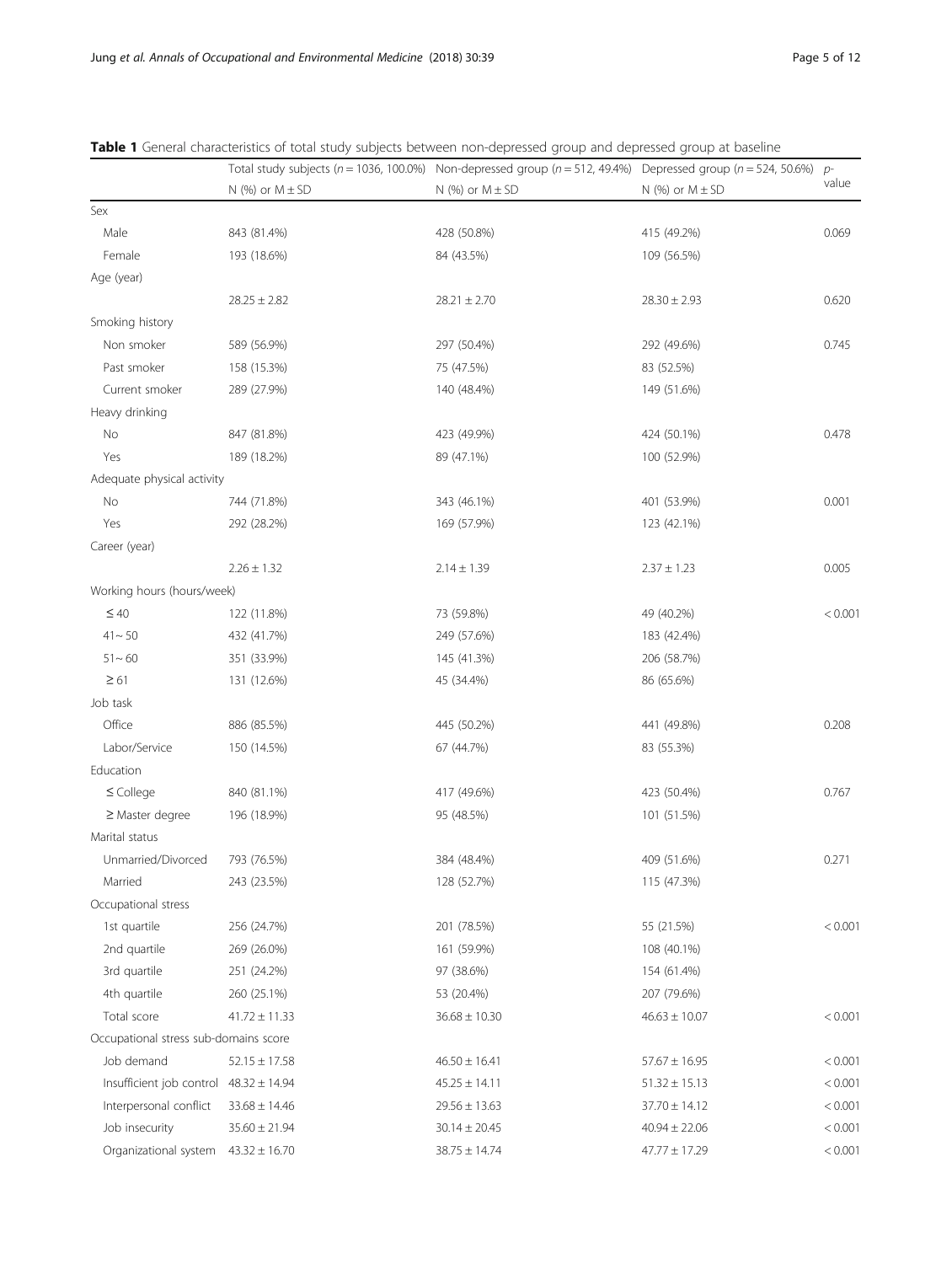|                                        |                       | Total study subjects ( $n = 1036, 100.0\%$ ) Non-depressed group ( $n = 512, 49.4\%$ ) Depressed group ( $n = 524, 50.6\%$ ) p- |                       |         |
|----------------------------------------|-----------------------|---------------------------------------------------------------------------------------------------------------------------------|-----------------------|---------|
|                                        | N $(%)$ or $M \pm SD$ | N $%$ or M $\pm$ SD                                                                                                             | N $(%)$ or $M \pm SD$ | value   |
| Lack of reward                         | $43.85 + 16.32$       | $37.17 + 13.73$                                                                                                                 | $50.38 + 16.01$       | < 0.001 |
| Occupational climate $35.10 \pm 17.32$ |                       | $29.41 \pm 15.96$                                                                                                               | $40.66 + 16.79$       | < 0.001 |

Table 1 General characteristics of total study subjects between non-depressed group and depressed group at baseline (Continued)

the year. After adjusting for the 2015 occupational stress, the OR was 1.095 (1.062–1.128). In addition, the ORs for alleviating depression were 1.033 (1.020– 1.045), 1.030 (1.015–1.045), 1.025 (1.012–1.039) when job demand, organizational system, lack of reward scores decreased by 1 point respectively. Job demand, insufficient job control, interpersonal conflict, organizational system, and lack of reward were sub-domains that significantly influenced on alleviating depression in Model 3 (Table [5\)](#page-9-0).

#### **Discussion**

This prospective study is the first in South Korea to investigate depression risk by level of occupational stress using the Korean Occupational Stress Scale. It also examined changes in occupational stress and the relationship between occupational stress and depression among workers in an electronic appliance manufacturing company. The occupational stress was prospectively associated with the development of depressive symptoms. Increased occupational stress developed depressive symptoms, and reduced stress regulated depressive symptoms.

The results of this study showed that 524 of 1036 subjects were in the depressed group, accounting for 50.6% of all subjects. This figure was somewhat higher compared to a study of nurses using the WHO-5 Index, in which the proportion of those at risk for depression was 35.4% and a large-scale study of 50,032 subjects using data from the 3rd Korean Working Conditions Survey, in which 39.0% were at risk [[18,](#page-10-0) [19\]](#page-10-0). However, a study of male white-collar workers in an automobile company found that 57.7% had depressive symptoms [[10\]](#page-10-0), which might be related to differences in type of occupation or the workplace atmosphere. All subjects in this study were young adults with less than 5 years of service. The results of this study are consistent with the tendency for people with shorter employment periods to have higher stress levels, as they adapt to environmental changes or the organizational culture [[20](#page-10-0), [21\]](#page-10-0). Meanwhile, inadequate physical activity and long working hours tended to associate with the depressed group. The non-depressed group had the first quartile occupational stress level most, followed by the second, third, and fourth quartiles, whereas the depressed group showed the opposite results. Likewise, stress measured by continuous variable was higher in the depressed group than non-depressed group in every domains. The results of this study showed a

positive correlation between stress and depression, which is consistent with the results of previous cross-sectional studies [\[22](#page-10-0)].

A comparison statistics was performed after the non-depressed group was divided into the non-depressed-maintained group and the non-depressed-deteriorated group, while the depressed group was divided into the depressed-maintained group and the depressed-alleviated group. The results showed there were no statistically significant differences between the groups on the study's measures, such as personal and work-related characteristics. This is because the study subjects consisted only of workers with similar backgrounds. However, there was a difference in occupational stress variables between the non-depressed-maintained group and the deteriorated group. As a result, the effect of occupational stress as the sole independent variable affecting depression was supported. In addition, sex, socioeconomic status, drinking, and physical activity, which were important confounding factors for stress and depression, were investigated  $[23-26]$  $[23-26]$  $[23-26]$  $[23-26]$ , but no effects were found in this analysis.

The first quartile of occupational stress in the non-depressed group showed no significant difference from the second quartile after adjustment, but the incidence of depression reported high at the third and fourth quartile groups (2.51, 2.73, respectively). The quartile was used for assessing and managing occupational stress, and clinically, it is worthwhile to discuss the use of the median as a cut-off point for the identification of at-risk groups. Interestingly, a one-point increase in the occupational stress score over 1 year was found to increase the presence of depression by 8.7%, regardless of the baseline occupational stress score. Special attention should be paid to workers with steep increases in occupational stress scores in repeated stress tests, even if their current occupational stress score is low. Furthermore, we found that depressive symptom could be developed by reason of not only change of the total score of occupational stress but increased scores of any of the sub-domains. A cohort study conducted in Denmark also found that job insecurity in male workers increased the relative risk of depressive symptoms by 2.04 times [\[23](#page-10-0)], and a meta-analysis found that occupational stress increased the risk for depression by 1.77 times [[27\]](#page-11-0). The finding of this study showing that increased stress caused depression and the deterioration of mental health is consistent with the results of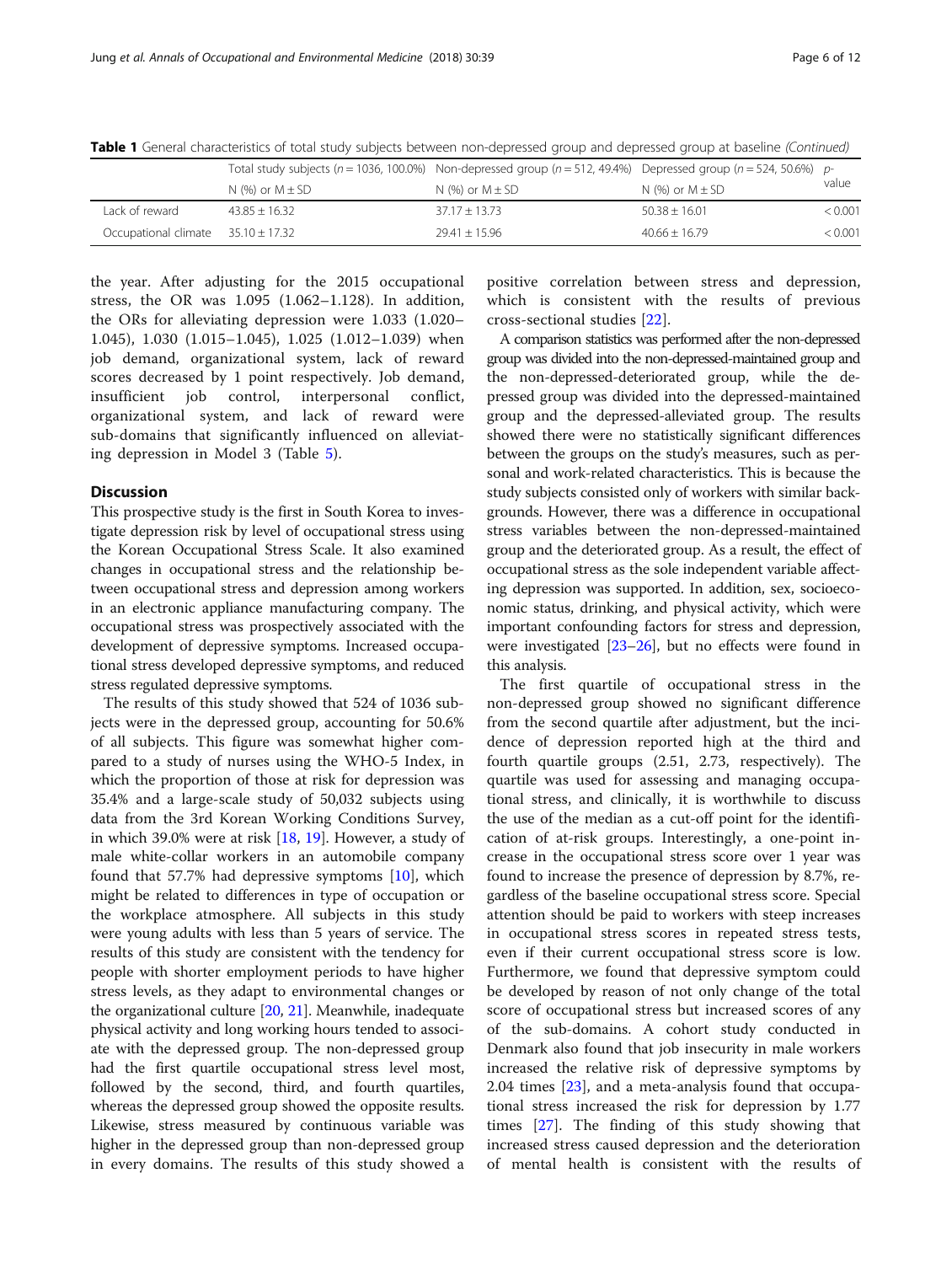|                                       | Total Non-depressed group ( $n =$<br>512, 100.0%) | Non-depressed-maintained group ( $n =$<br>333, 65.0%) | Non-depressed-deteriorated group ( $n =$<br>179, 35.0%) | p-<br>value      |
|---------------------------------------|---------------------------------------------------|-------------------------------------------------------|---------------------------------------------------------|------------------|
|                                       | $N$ (%) or $M \pm SD$                             | $N$ (%) or $M \pm SD$                                 | $N$ (%) or $M \pm SD$                                   |                  |
| Sex                                   |                                                   |                                                       |                                                         |                  |
| Male                                  | 428 (83.6%)                                       | 286 (66.8%)                                           | 142 (33.2%)                                             | 0.056            |
| Female                                | 84 (16.4%)                                        | 47 (56.0%)                                            | 37 (44.0%)                                              |                  |
| Age (year)                            |                                                   |                                                       |                                                         |                  |
|                                       | $28.21 \pm 2.70$                                  | $28.20 \pm 2.67$                                      | $28.22 \pm 2.78$                                        | 0.929            |
| Smoking history                       |                                                   |                                                       |                                                         |                  |
| Non smoker                            | 297 (58.0%)                                       | 191 (64.3%)                                           | 106 (35.7%)                                             | 0.836            |
| Past smoker                           | 75 (14.6%)                                        | 51 (68.0%)                                            | 24 (32.0%)                                              |                  |
| Current smoker                        | 140 (27.3%)                                       | 91 (65.0%)                                            | 49 (35.0%)                                              |                  |
| Heavy drinking                        |                                                   |                                                       |                                                         |                  |
| No                                    | 423 (82.6%)                                       | 275 (65.0%)                                           | 148 (35.0%)                                             | 0.978            |
| Yes                                   | 89 (17.4%)                                        | 58 (65.2%)                                            | 31 (34.8%)                                              |                  |
| Adequate physical activity            |                                                   |                                                       |                                                         |                  |
| No                                    | 343 (67.0%)                                       | 214 (62.4%)                                           | 129 (37.6%)                                             | 0.073            |
| Yes                                   | 169 (33.0%)                                       | 119 (70.4%)                                           | 50 (29.6%)                                              |                  |
| Career (year)                         |                                                   |                                                       |                                                         |                  |
|                                       | $2.14 \pm 1.39$                                   | $2.19 \pm 1.37$                                       | $2.05 \pm 1.44$                                         | 0.272            |
| Working hours (hours/week)            |                                                   |                                                       |                                                         |                  |
| $\leq 40$                             | 73 (14.3%)                                        | 52 (71.2%)                                            | 21 (28.8%)                                              | 0.305            |
| $41 - 50$                             | 249 (48.6%)                                       | 166 (66.7%)                                           | 83 (33.3%)                                              |                  |
| $51 - 60$                             | 145 (28.3%)                                       | 86 (59.3%)                                            | 59 (40.7%)                                              |                  |
| $\geq 61$                             | 45 (8.8%)                                         | 29 (64.4%)                                            | 16 (35.6%)                                              |                  |
| Job task                              |                                                   |                                                       |                                                         |                  |
| Office                                | 445 (86.9%)                                       | 284 (63.8%)                                           | 161 (36.2%)                                             | 0.136            |
| Labor/Service                         | 67 (13.1%)                                        | 49 (73.1%)                                            | 18 (26.9%)                                              |                  |
| Education                             |                                                   |                                                       |                                                         |                  |
| $\leq$ College                        | 417 (81.4%)                                       | 268 (64.3%)                                           | 149 (35.7%)                                             | 0.444            |
| $\geq$ Master degree 95 (18.6%)       |                                                   | 65 (68.4%)                                            | 30 (31.6%)                                              |                  |
| Marital status                        |                                                   |                                                       |                                                         |                  |
| Unmarried/<br>Divorced                | 384 (75.0%)                                       | 247 (64.3%)                                           | 137 (35.7%)                                             | 0.556            |
| Married                               | 128 (25.0%)                                       | 86 (67.2%)                                            | 42 (32.8%)                                              |                  |
| Occupational Stress                   |                                                   |                                                       |                                                         |                  |
| 1st quartile                          | 201 (39.3%)                                       | 150 (74.6%)                                           | 51 (25.4%)                                              | $\,<$<br>0.001   |
| 2nd quartile                          | 161 (31.4%)                                       | 104 (64.6%)                                           | 57 (35.4%)                                              |                  |
| 3rd quartile                          | 97 (18.9%)                                        | 51 (52.6%)                                            | 46 (47.4%)                                              |                  |
| 4th quartile                          | 53 (10.4%)                                        | 28 (52.8%)                                            | 25 (47.2%)                                              |                  |
| Total score                           | $36.68 \pm 10.30$                                 | $35.20 \pm 10.56$                                     | $39.45 \pm 9.22$                                        | $\,<\,$<br>0.001 |
| Occupational stress sub-domains score |                                                   |                                                       |                                                         |                  |
| Job demand                            | $46.50 \pm 16.41$                                 | $44.84 \pm 16.49$                                     | $49.58 \pm 15.83$                                       | 0.002            |
| Insufficient job<br>control           | $45.25 \pm 14.11$                                 | $44.02 \pm 14.47$                                     | $47.53 \pm 13.15$                                       | 0.007            |

<span id="page-6-0"></span>Table 2 General characteristics of study subjects among non-depressed group at baseline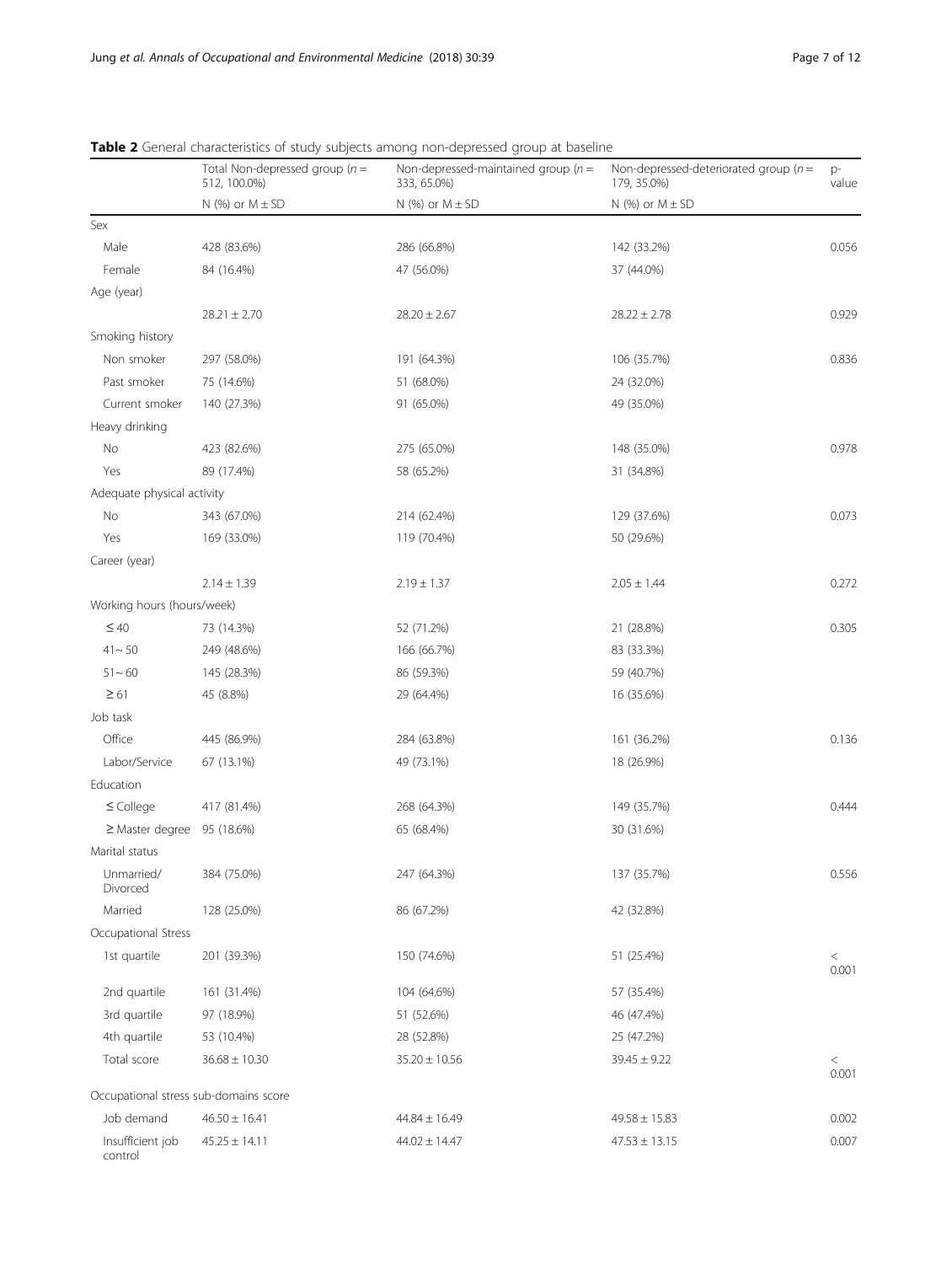|                           | Total Non-depressed group $(n =$<br>512, 100.0%) | Non-depressed-maintained group ( $n =$<br>333, 65.0%) | Non-depressed-deteriorated group ( $n =$<br>179, 35,0%) | $D^-$<br>value |
|---------------------------|--------------------------------------------------|-------------------------------------------------------|---------------------------------------------------------|----------------|
|                           | N $(%)$ or $M \pm SD$                            | N $(%)$ or $M \pm SD$                                 | N $(\%)$ or $M \pm SD$                                  |                |
| Interpersonal<br>conflict | $29.56 + 13.63$                                  | $28.66 + 14.57$                                       | $31.22 \pm 11.53$                                       | 0.030          |
| Job insecurity            | $30.14 \pm 20.45$                                | $78.48 + 70.43$                                       | $33.24 \pm 20.18$                                       | 0.012          |
| Organizational<br>system  | $38.75 + 14.74$                                  | $37.29 \pm 15.18$                                     | $41.48 \pm 13.51$                                       | 0.002          |
| Lack of reward            | $37.17 + 13.73$                                  | $35.20 + 13.51$                                       | $40.84 + 13.41$                                         | $\lt$<br>0.001 |
| Occupational<br>climate   | $79.41 + 15.96$                                  | $27.88 + 16.15$                                       | $32.26 + 15.22$                                         | 0.003          |

<span id="page-7-0"></span>Table 2 General characteristics of study subjects among non-depressed group at baseline (Continued)

prospective studies conducted in other counties using other stress scales [\[28](#page-11-0)–[30\]](#page-11-0).

On the other hand, no significant differences were found in occupational stress level and score as well as general and work-related characteristics between the depressed-maintained group and the depressed-alleviated group. Therefore, unlike the deteriorated group, the occupational stress level at baseline had no significant effect on the reduction of depression. However, when the occupational stress score decreased by 1 point over the year, the probability of moving to the non-depressed group increased by 6.3, 6.2% in Model 1, 2. After adjusting for the 2015 score, the probability increased further by 9.5%, indicating that the changes in stress had more pronounced effects on the

recovery from depression than the current stress level. In terms of sub-items, a one-point decrease in job demand, organizational system, and lack of reward scores over 1 year reduced the presence of depression in Model 1, 2, respectively. In Model 3, the influence of these sub-domains to alleviate depression was stronger and decrease of insufficient job control and interpersonal conflict scores also reduced depression. The ORs for the alleviation of depression by the rest changes of job insecurity, occupational climate were greater than 1, although these were not significant. Eventually, decrease of any of sub-domains score could influence on depression positively in common with depression deterioration. The results of a study using an effort-reward imbalance model found that

Table 3 Adjusted odds ratios for depression deterioration by occupational stress level at baseline and occupational stress change among non-depressed group  $(n = 512)$ 

|                                         | Model 1            |             | Model 2            |                 |                    | Model 3         |  |
|-----------------------------------------|--------------------|-------------|--------------------|-----------------|--------------------|-----------------|--|
|                                         | <b>OR</b>          | 95% CI      | <b>OR</b>          | 95% CI          | <b>OR</b>          | 95% CI          |  |
| Occupational stress level               |                    |             |                    |                 |                    |                 |  |
| 1st quartile                            | 1.00 <sub>1</sub>  | Reference   | 1.00               | Reference       |                    |                 |  |
| 2nd quartile                            | $1.612*$           | 1.025-2.536 | 1.583              | $0.977 - 2.564$ |                    |                 |  |
| 3rd quartile                            | 2.653‡             | 1.594-4.416 | 2.513 <sup>‡</sup> | 1.459-4.331     |                    |                 |  |
| 4th quartile                            | 2.626†             | 1.404-4.911 | 2.730+             | 1.389-5.363     |                    |                 |  |
| Occupational stress change <sup>a</sup> |                    |             |                    |                 |                    |                 |  |
| Total score                             | 1.044‡             | 1.024-1.064 | 1.039‡             | 1.018-1.062     | 1.087‡             | 1.058-1.117     |  |
| Job demand                              | 1.018†             | 1.007-1.030 | 1.025‡             | 1.014-1.037     | 1.050‡             | 1.034-1.065     |  |
| Insufficient job control                | 1.018†             | 1.005-1.031 | $1.016*$           | 1.003-1.029     | $1.032 \pm$        | 1.016-1.048     |  |
| Interpersonal conflict                  | $1.014*$           | 1.000-1.028 | 0.999              | $0.987 - 1.011$ | 1.008              | $0.993 - 1.023$ |  |
| Job insecurity                          | $1.011*$           | 1.002-1.021 | 1.006              | $0.998 - 1.015$ | $1.015+$           | 1.005-1.025     |  |
| Organizational system                   | 1.020†             | 1.007-1.033 | 1.018†             | 1.004-1.031     | 1.037 <sup>±</sup> | $1.021 - 1.053$ |  |
| Lack of reward                          | 1.032 <sup>‡</sup> | 1.017-1.047 | 1.007              | $0.995 - 1.019$ | 1.028‡             | 1.013-1.043     |  |
| Occupational climate                    | 1.018†             | 1.003-1.030 | $1.016*$           | 1.003-1.029     | 0.999              | 0.984-1.014     |  |

Model 1: Crude model

Model 2: Adjusted for sex, age, smoking history, heavy drinking, adequate physical activity, education, marital status, career, working hours, job task Model 3: Model 2 + occupational stress score (total or sub-domain) at baseline

a Subtracted 2015 KOSS score from 2016 KOSS score

\*p < 0.05, †p < 0.01, ‡p < 0.001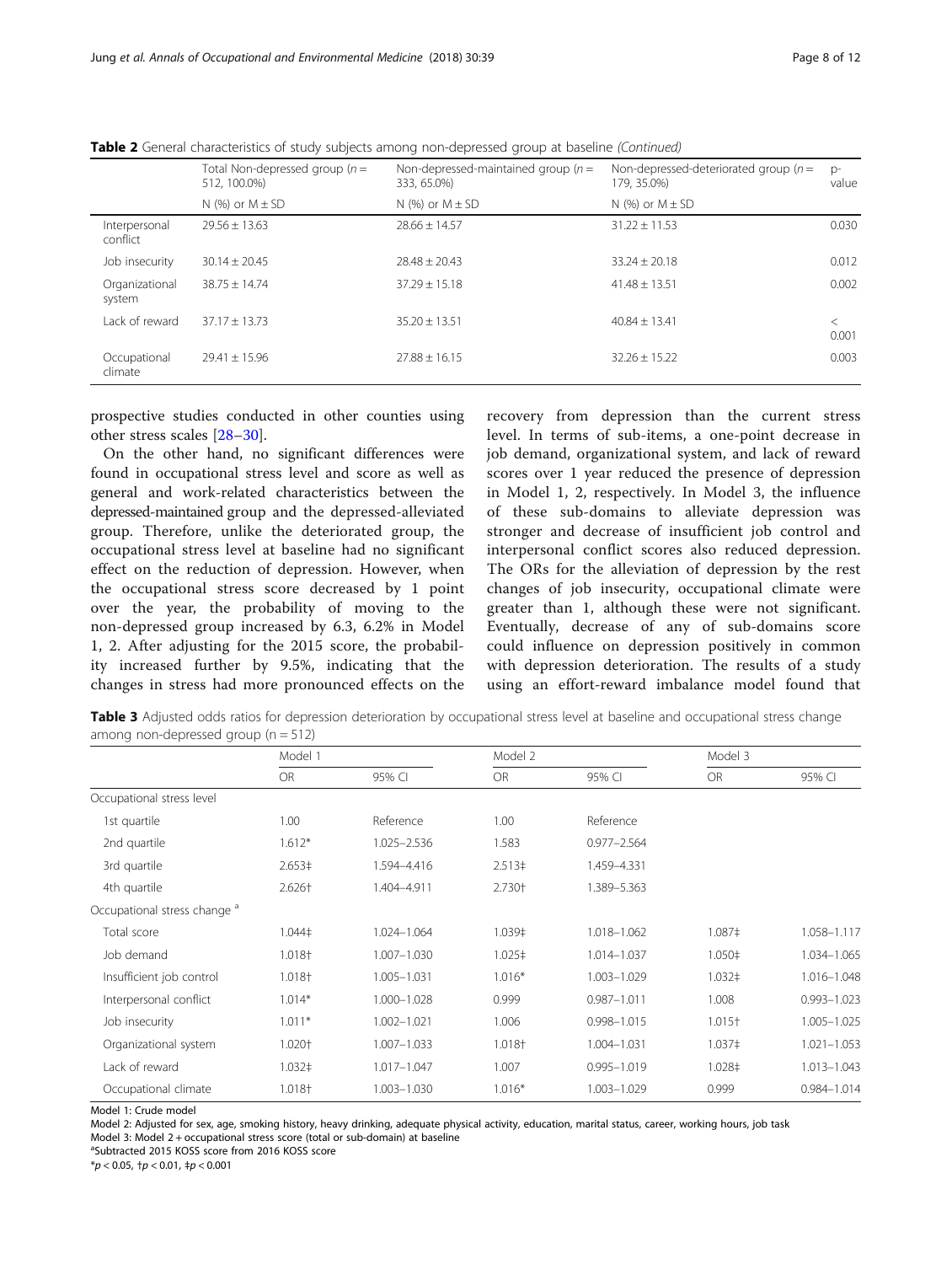|                                       | Total Depressed group ( $n = 524$ ,<br>100.0%) | Depressed-maintained group ( $n = 394$ ,<br>75.2%) | Depressed-alleviated group ( $n = 130$ ,<br>24.8%) | $p-$<br>value |
|---------------------------------------|------------------------------------------------|----------------------------------------------------|----------------------------------------------------|---------------|
|                                       | $N$ (%) or $M \pm SD$                          | N (%) or $M \pm SD$                                | $N$ (%) or $M \pm SD$                              |               |
| Sex                                   |                                                |                                                    |                                                    |               |
| Male                                  | 415 (79.2%)                                    | 310 (74.7%)                                        | 105 (25.3%)                                        | 0.611         |
| Female                                | 109 (20.8%)                                    | 84 (77.1%)                                         | 25 (22.9%)                                         |               |
| Age (year)                            |                                                |                                                    |                                                    |               |
|                                       | $28.30 \pm 2.93$                               | $28.23 \pm 2.96$                                   | $28.51 \pm 2.84$                                   | 0.342         |
| Smoking history                       |                                                |                                                    |                                                    |               |
| Non smoker                            | 292 (55.7%)                                    | 218 (74.7%)                                        | 74 (25.3%)                                         | 0.611         |
| Past smoker                           | 83 (15.8%)                                     | 60 (72.3%)                                         | 23 (27.7%)                                         |               |
| Current smoker                        | 149 (28.4%)                                    | 116 (77.9%)                                        | 33 (22.1%)                                         |               |
| Heavy drinking                        |                                                |                                                    |                                                    |               |
| No                                    | 424 (80.9%)                                    | 315 (74.3%)                                        | 109 (25.7%)                                        | 0.327         |
| Yes                                   | 100 (19.1%)                                    | 79 (79.0%)                                         | 21 (21.0%)                                         |               |
| Adequate physical activity            |                                                |                                                    |                                                    |               |
| No                                    | 401 (76.5%)                                    | 302 (75.3%)                                        | 99 (24.7%)                                         | 0.908         |
| Yes                                   | 123 (23.5%)                                    | 92 (74.8%)                                         | 31 (25.2%)                                         |               |
| Career (year)                         |                                                |                                                    |                                                    |               |
|                                       | $2.37 \pm 1.23$                                | $2.35 \pm 1.25$                                    | $2.45 \pm 1.18$                                    | 0.396         |
| Working hours (hours/week)            |                                                |                                                    |                                                    |               |
| $\leq 40$                             | 49 (9.4%)                                      | 37 (75.5%)                                         | 12 (24.5%)                                         | 0.525         |
| $41 - 50$                             | 183 (34.9%)                                    | 143 (78.1%)                                        | 40 (21.9%)                                         |               |
| $51 - 60$                             | 206 (39.3%)                                    | 154 (74.8%)                                        | 52 (25.2%)                                         |               |
| $\geq 61$                             | 86 (16.4%)                                     | 60 (69.8%)                                         | 26 (30.2%)                                         |               |
| Job task                              |                                                |                                                    |                                                    |               |
| Office                                | 441 (84.2%)                                    | 329 (74.6%)                                        | 112 (25.4%)                                        | 0.473         |
| Labor/Service                         | 83 (15.8%)                                     | 65 (78.3%)                                         | 18(21.7%)                                          |               |
| Education                             |                                                |                                                    |                                                    |               |
| $\leq$ College                        | 423 (80.7%)                                    | 313 (74.0%)                                        | 110 (26.0%)                                        | 0.195         |
| $\geq$ Master degree                  | 101 (19.3%)                                    | 81 (80.2%)                                         | 20 (19.8%)                                         |               |
| Marital status                        |                                                |                                                    |                                                    |               |
| Unmarried/<br>Divorced                | 409 (78.1%)                                    | 312 (76.3%)                                        | 97 (23.7%)                                         | 0.275         |
| Married                               | 115 (21.9%)                                    | 82 (71.3%)                                         | 33 (28.7%)                                         |               |
| Occupational Stress                   |                                                |                                                    |                                                    |               |
| 1st quartile                          | 55 (10.5%)                                     | 42 (76.4%)                                         | 13 (23.6%)                                         | 0.834         |
| 2nd quartile                          | 108 (20.6%)                                    | 78 (72.2%)                                         | 30 (27.8%)                                         |               |
| 3rd quartile                          | 154 (29.4%)                                    | 115 (74.7%)                                        | 39 (25.3%)                                         |               |
| 4th quartile                          | 207 (39.5%)                                    | 159 (76.8%)                                        | 48 (23.2%)                                         |               |
| Total score                           | $46.63 \pm 10.07$                              | $46.87 \pm 10.39$                                  | $45.92 \pm 9.03$                                   | 0.348         |
| Occupational stress sub-domains score |                                                |                                                    |                                                    |               |
| Job demand                            | $57.67 \pm 16.95$                              | $57.68 \pm 16.92$                                  | $57.63 \pm 17.08$                                  | 0.977         |
| Insufficient job<br>control           | $51.32 \pm 15.13$                              | $51.65 \pm 15.31$                                  | $50.32 \pm 14.58$                                  | 0.386         |
| Interpersonal<br>conflict             | $37.70 \pm 14.12$                              | $38.10 \pm 14.38$                                  | $36.50 \pm 13.29$                                  | 0.262         |

<span id="page-8-0"></span>Table 4 General characteristics of study subjects among depressed group at baseline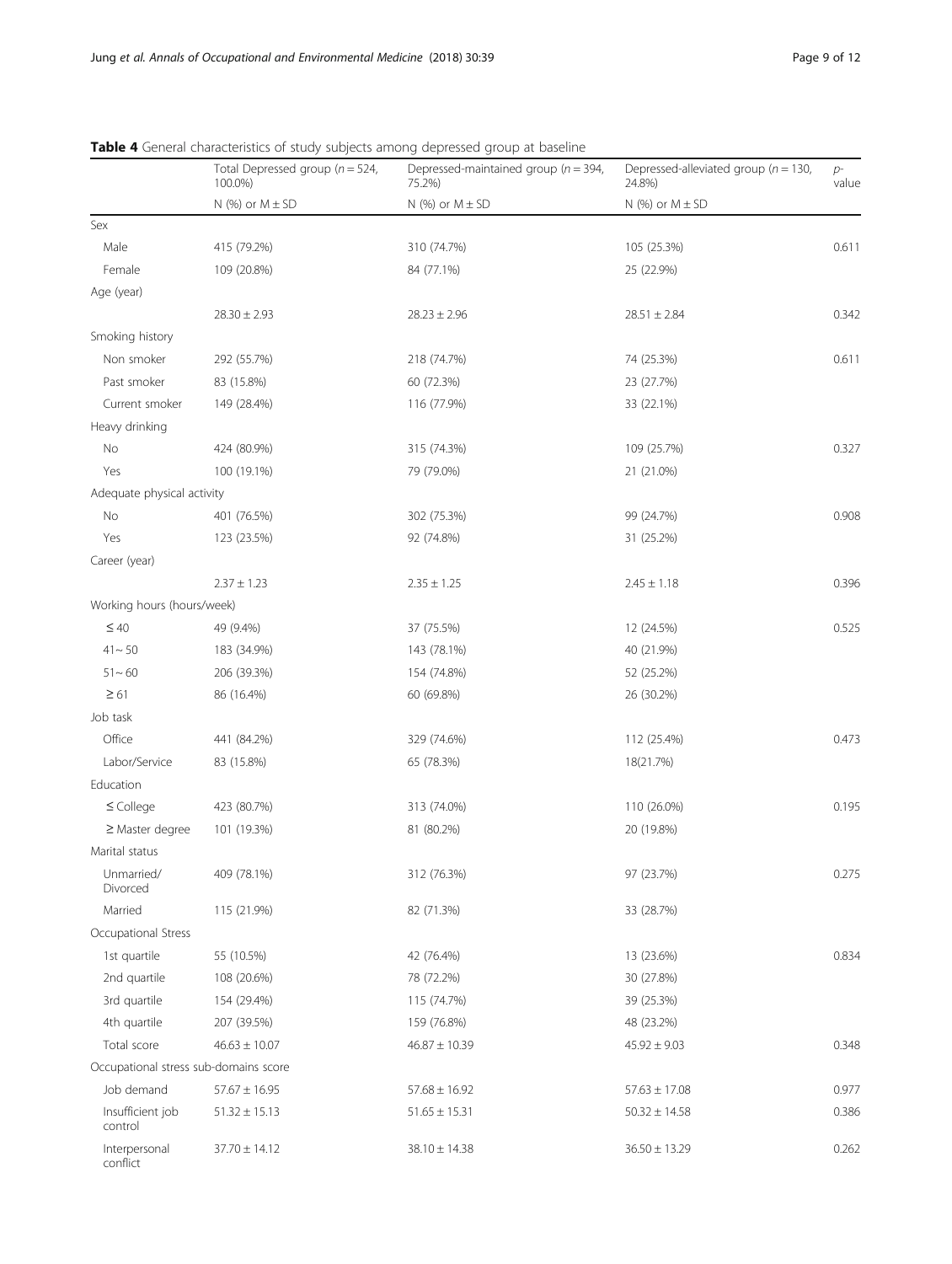|                          | Total Depressed group ( $n = 524$ ,<br>100.0%) | Depressed-maintained group ( $n = 394$ ,<br>75.2%) | Depressed-alleviated group ( $n = 130$ ,<br>24.8%) | $p-$<br>value |
|--------------------------|------------------------------------------------|----------------------------------------------------|----------------------------------------------------|---------------|
|                          | N $(%)$ or $M \pm SD$                          | N $(%)$ or $M \pm SD$                              | N $(%)$ or $M \pm SD$                              |               |
| Job insecurity           | $40.94 + 22.06$                                | $40.23 + 22.93$                                    | $43.08 \pm 19.11$                                  | 0.163         |
| Organizational<br>system | $47.77 + 17.29$                                | $48.20 + 18.18$                                    | $46.47 \pm 14.26$                                  | 0.324         |
| Lack of reward           | $50.38 + 16.01$                                | $51.38 \pm 16.33$                                  | $47.35 \pm 14.68$                                  | 0.013         |
| Occupational<br>climate  | $40.66 \pm 16.79$                              | $40.86 \pm 10.39$                                  | $40.06 \pm 15.84$                                  | 0.639         |

<span id="page-9-0"></span>Table 4 General characteristics of study subjects among depressed group at baseline (Continued)

the improved E-R ratio score over 2 years was significantly associated with improvements in anxiety and depression, and the degree of change in score rather than the absolute score was more strongly associated with improvements in anxiety and depression, which is consistent with the results of this study [\[15](#page-10-0)].

Depression is closely related to the serotonin system and the cytokine-immune system. Psychological stress induces a deficiency of tryptophan, a precursor of serotonin, causing mood swings. At the same time, the body attempts to maintain balance by altering serotonin synthesis and the expression of various serotonin receptors. However, if chronic psychological stress persists, pro-inflammatory cytokines increase and the balance of anti-inflammatory cytokines is disturbed due to the compensatory mechanism, thereby resulting in depressive

symptoms [[31](#page-11-0)]. This is thought to be similar to the effects of occupational stress on depression.

The strengths of this study are as follows. First, occupational stress level and changes in occupational stress over 1 year were quantified through a prospective study design, and their associations with the risk for depression were analyzed. Most of the related studies conducted in South Korea have used cross-sectional designs. However, this study is noticeable because it was the first study to investigate the causal relationship between the risk for depression and stress. Second, the reliability of the survey instruments used in this study is another strength. The objectivity and validity of the Korean Occupational Stress Scale was confirmed in the course of its development and the WHO-5 Well-being Index has been validated as an effective screening tool

Table 5 Adjusted odds ratios for depression alleviation by occupational stress level at baseline and occupational stress change among depressed group  $(n = 524)$ 

|                                         | Model 1            |                 |                    | Model 2         |             | Model 3         |  |
|-----------------------------------------|--------------------|-----------------|--------------------|-----------------|-------------|-----------------|--|
|                                         | <b>OR</b>          | 95% CI          | OR                 | 95% CI          | <b>OR</b>   | 95% CI          |  |
| Occupational stress level               |                    |                 |                    |                 |             |                 |  |
| 1st quartile                            | 1.025              | $0.509 - 2.066$ | 1.190              | $0.576 - 2.459$ |             |                 |  |
| 2nd quartile                            | 1.274              | $0.749 - 2.166$ | 1.413              | $0.811 - 2.461$ |             |                 |  |
| 3rd quartile                            | 1.123              | $0.691 - 1.826$ | 1.216              | 0.739-1.999     |             |                 |  |
| 4th quartile                            | 1.000              | Reference       | 1.000              | Reference       |             |                 |  |
| Occupational stress change <sup>a</sup> |                    |                 |                    |                 |             |                 |  |
| Total score                             | 1.063 <sup>‡</sup> | 1.038-1.090     | 1.062 <sup>‡</sup> | 1.035-1.089     | 1.095‡      | 1.062-1.128     |  |
| Job demand                              | 1.033 <sup>‡</sup> | 1.020-1.045     | $1.033 \pm 1.033$  | 1.020-1.046     | $1.053 \pm$ | 1.036-1.071     |  |
| Insufficient job control                | 1.013              | 0.999-1.028     | 1.013              | 0.998-1.028     | $1.023*$    | $1.005 - 1.041$ |  |
| Interpersonal conflict                  | 1.009              | $0.997 - 1.022$ | 1.008              | $0.995 - 1.022$ | 1.025†      | 1.007-1.042     |  |
| Job insecurity                          | 1.007              | 0.998-1.016     | 1.007              | $0.997 - 1.016$ | 1.005       | 0.994-1.016     |  |
| Organizational system                   | 1.030‡             | 1.015-1.045     | 1.029‡             | 1.014-1.045     | 1.049‡      | 1.030-1.069     |  |
| Lack of reward                          | $1.025 \pm$        | 1.012-1.039     | 1.025‡             | $1.011 - 1.039$ | 1.057‡      | 1.037-1.077     |  |
| Occupational climate                    | 1.007              | $0.995 - 1.020$ | 1.006              | $0.993 - 1.020$ | 1.011       | $0.996 - 1.026$ |  |

Model 1: Crude model

Model 2: Adjusted for sex, age, smoking history, heavy drinking, adequate physical activity, education, marital status, career, working hours, job task Model 3: Model 2 + occupational stress score (total or sub-domain) at baseline

a Subtracted 2016 KOSS score from 2015 KOSS score

\*p < 0.05, †p < 0.01, ‡p < 0.001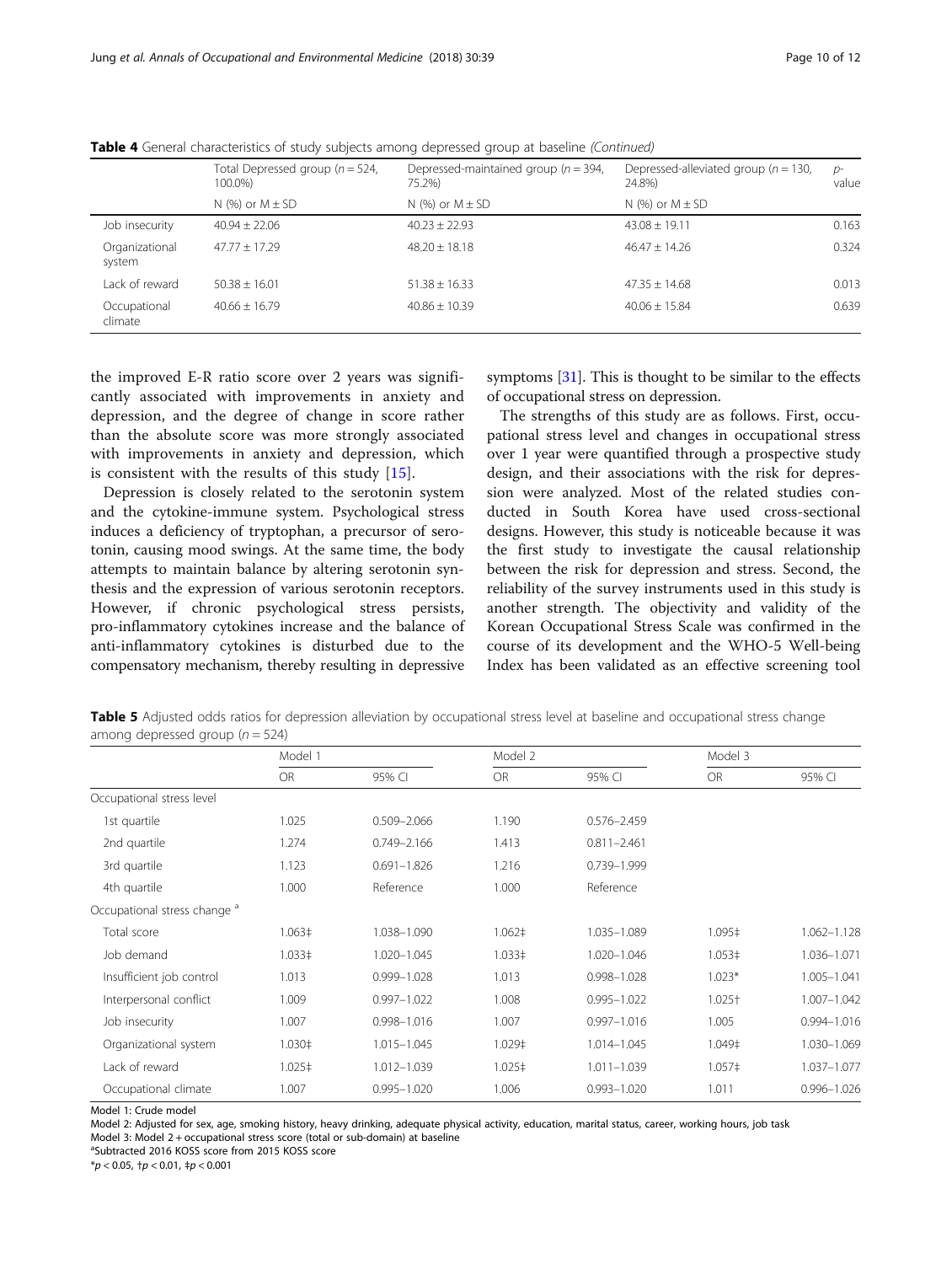<span id="page-10-0"></span>for depression, which increases the reliability of the present study's results [16, [32](#page-11-0)].

This study has limitations. First, the subjects consisted of workers with the same type of occupation who worked in the same workplace setting. Given that the subjects' mean age was 28 years, they had less than 5 years of service, were mostly white-collar workers, and non-shift workers, it is difficult to generalize the results of this study to all workers. Second, length of follow-up time was somewhat short (1 year) as resulting improvements in health may take longer to develop [\[33\]](#page-11-0). Therefore, further studies are needed in the future.

# **Conclusions**

In conclusion, this study confirmed association between occupational stress and depressive symptom. In addition, we found that increased occupational stress predicted the presence of depressive symptoms, and that depressive symptoms could be controlled through stress reduction. Further studies are needed to expand the types of subjects to a wider variety of workers. The conduct and effects of stress intervention programs also require investigation.

#### Abbreviations

CI: Confidence interval; OR: Odds ratio; SD: Standard deviation

#### Availability of data and materials

The datasets generated and analysed during the current study are not publicly available due to individual privacy, but are available from the corresponding author on reasonable request.

#### Authors' contributions

JHJ designed the research. GYW collected the data. JHJ and ICJ performed the statistical analysis. JHJ, ICJ, JBP, KJL interpreted the data. JHJ wrote the manuscript. All of the authors read and approved the final manuscript.

#### Ethics approval and consent to participate

This study was approved by the Institutional Review Board of Ajou University Hospital (AJIRB-MED-SUR-17-468).

#### Competing interests

The authors declare that they have no competing interests.

## Publisher's Note

Springer Nature remains neutral with regard to jurisdictional claims in published maps and institutional affiliations.

#### Author details

<sup>1</sup>Department of Occupational and Environmental Medicine, Ajou University Hospital, Suwon, South Korea. <sup>2</sup>Department of Occupational and Environmental Medicine, Ajou University School of Medicine, 164 World cup-ro, Yeongtong-gu, Suwon 16499, South Korea.

#### Received: 16 March 2018 Accepted: 28 May 2018 Published online: 08 June 2018

#### References

- 1. National Institute for Occupational Safety and Health. Stress at work. DHHS (NIOSH) Publication; 1999. p.6. [https://www.cdc.gov/niosh/docs/99-101/](https://www.cdc.gov/niosh/docs/99-101/pdfs/99-101.pdf) [pdfs/99-101.pdf](https://www.cdc.gov/niosh/docs/99-101/pdfs/99-101.pdf).
- 2. Fan LB, Blumenthal JA, Watkins LL, Sherwood A. Work and home stress: associations with anxiety and depression symptoms. Occup Med (Oxford, England). 2015;65(2):110–6.
- 3. Kim G, Min B, Jung J, Paek D, Cho SI. The association of relational and organizational job stress factors with sleep disorder: analysis of the 3rd Korean working conditions survey (2011). Ann Occup Environ Med. 2016;28(1):46.
- 4. Tsutsumi A, Kayaba K, Kario K, Ishikawa S. Prospective study on occupational stress and risk of stroke. Arch Intern Med. 2009;169(1):56–61.
- 5. Kang DM, Kim YK, Kim JE. Job stress and musculoskeletal diseases. J Kor Med Assoc. 2011;54(8):851–58.
- 6. Wittchen HU, Jacobi F, Rehm J, Gustavsson A, Svensson M, Jonsson B, et al. The size and burden of mental disorders and other disorders of the brain in Europe 2010. Eur Neuropsychopharmacol. 2011;21(9):655–79.
- 7. Ministry of Health and Welfare Affairs. The Survey of Mental Disorders in Korea. 2016.
- 8. Korea Occupational Safety & Health Agency, Occupational Safety & Health Research Institute, Hallym University College of Medicine. Evaluation of Korean occupational stress scale for accuracy and reliability. 2005.
- 9. Park SG, Min KB, Chang SJ, Kim HC, Min JY. Job stress and depressive symptoms among Korean employees: the effects of culture on work. Int Arch Occup Environ Health. 2009;82(3):397–405.
- 10. Park KC, Lee KJ, Park JB, Min KB, Lee KW. Association between occupational stress and depression, anxiety, and stress symptoms among white-collar male Workers in an Automotive Company. Kor J Occup Environ Med. 2008;20(3):215–24.
- 11. Lee SW, Kim KS, Kim TG, Ryu HW, Lee MY, Won YL, Song YH. The relationship between job stress and depressive symptoms in migrant Workers in Kyung-gi Province in Korea. Kor J Occup Environ Med. 2009;21(1):76–86.
- 12. Hwang WJ, Kim JA, Rankin SH. Depressive symptom and related factors: a cross-sectional study of Korean female workers working at traditional markets. Int J Environ Res Public Health. 2017;14(12):1465.
- 13. Song KW, Choi WS, Jee HJ, Yuh CS, Kim YK, Kim L, et al. Correlation of occupational stress with depression, anxiety, and sleep in Korean dentists: cross-sectional study. BMC Psychiatry. 2017;17(1):398.
- 14. Nyberg A, Magnusson Hanson LL, Leineweber C, Hammarstrom A, Theorell T. Occupational gender composition and mild to severe depression in a Swedish cohort: the impact of psychosocial work factors. Scand J Public Health. 2018;46(3):425–32.
- 15. Barrech A, Riedel N, Li J, Herr RM, Mortl K, Angerer P, et al. The long-term impact of a change in effort-reward imbalance on mental health-results from the prospective MAN-GO study. Eur J Pub Health. 2017;27(6):1021–6.
- 16. Chang SJ, Koh SB, Kang D, Kim SA, Kang MG, Lee CG, et al. Developing an occupational stress scale for Korean employees. Kor J Occup Environ Med. 2005;17(4):297–317.
- 17. Krieger T, Zimmermann J, Huffziger S, Ubl B, Diener C, Kuehner C, et al. Measuring depression with a well-being index: further evidence for the validity of the WHO well-being index (WHO-5) as a measure of the severity of depression. J Affect Disord. 2014;156:240–4.
- 18. Choi ES, Jeon GS. The impacts of psychosocial work environments on depressive symptoms among Korean registered nurses. Kor J Occup Health Nurs. 2017;26(1):30–9.
- 19. Park JN, Han MA, Park J, Ryu SY. Prevalence of depressive symptoms and related factors in Korean employees: the third Korean working conditions survey (2011). Int J Environ Res Public Health. 2016;13(4):424.
- 20. Cha BS, Park JK, Lee MK, Work Stress CSJ. Mental health of the industrial workers. Kor J Prev Med. 1988;21(2):365–73.
- 21. Chang SJ, Koh SB, Kang MG, Cha BS, Park JK, Hyun SJ, et al. epidemiology of psychosocial distress in Korean employees. J Prev Med Public Health. 2005;38(1):25–37.
- 22. Theorell T, Hammarstrom A, Aronsson G, Traskman Bendz L, Grape T, Hogstedt C, et al. A systematic review including meta-analysis of work environment and depressive symptoms. BMC Public Health. 2015;15:738.
- 23. Rugulies R, Bultmann U, Aust B, Burr H. Psychosocial work environment and incidence of severe depressive symptoms: prospective findings from a 5 year follow-up of the Danish work environment cohort study. Am J Epidemiol. 2006;163(10):877–87.
- 24. van Krugten FC, Kaddouri M, Goorden M, van Balkom AJ, Bockting CL, Peeters FP, et al. Indicators of patients with major depressive disorder in need of highly specialized care: a systematic review. PLoS One. 2017; 12(2):e0171659.
- 25. Lee D, Lim SW, Shin DW, Oh KS, Shin YC. Job stress associated with problematic alcohol drinking in Korean employees. Anxiety Mood. 2017; 13(1):39–45.